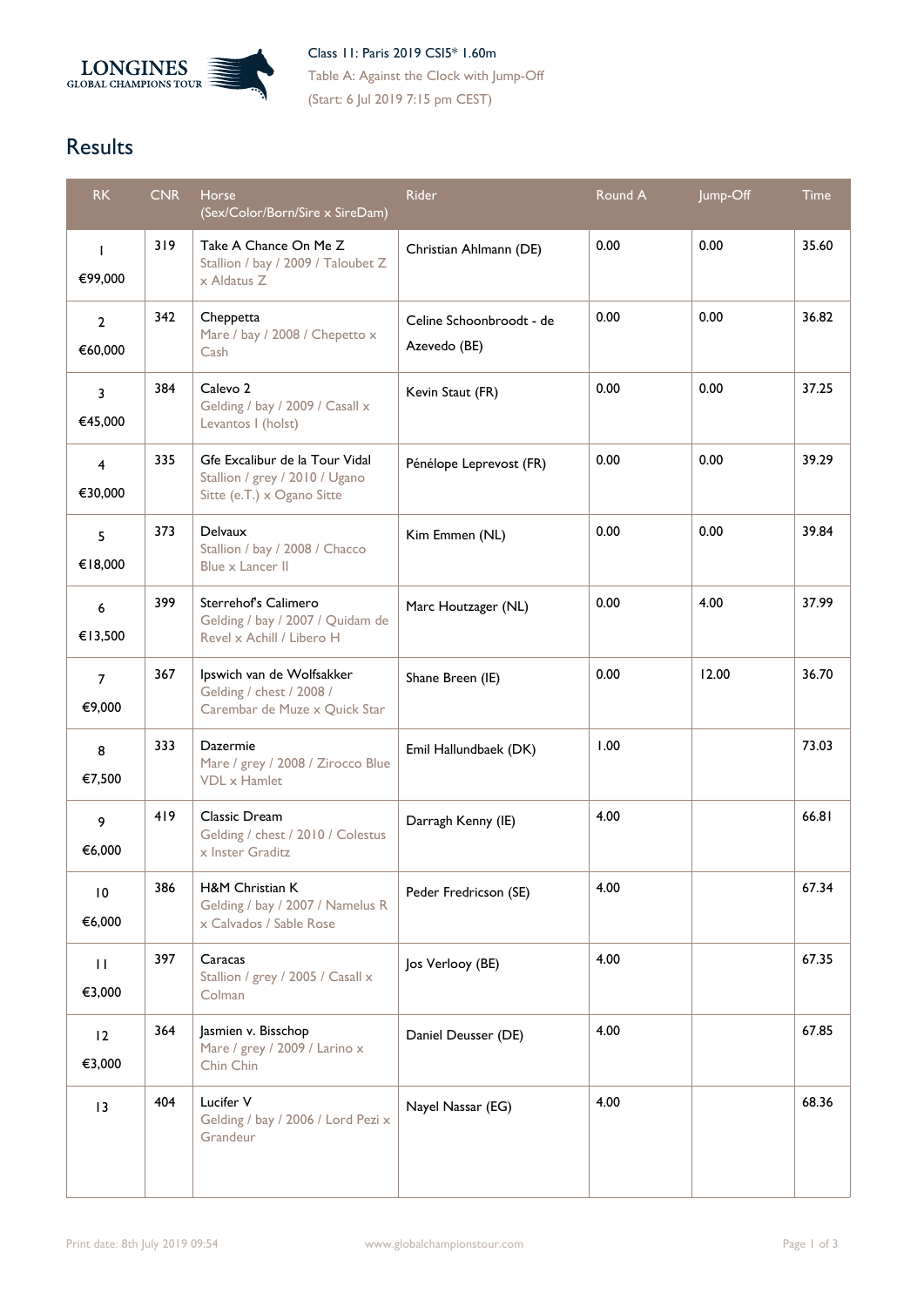



Table A: Against the Clock with Jump-Off (Start: 6 Jul 2019 7:15 pm CEST)

| <b>RK</b>   | <b>CNR</b> | Horse<br>(Sex/Color/Born/Sire x SireDam)                                                                | <b>Rider</b>             | Round A | Jump-Off | <b>Time</b> |
|-------------|------------|---------------------------------------------------------------------------------------------------------|--------------------------|---------|----------|-------------|
| 4           | 372        | Hermes Ryan<br>Gelding / chest / 2005 / Hugo<br>Gesmeray x Ryon d'Anzex                                 | Simon Delestre (FR)      | 4.00    |          | 68.73       |
| 15          | 369        | MJT Nevados S<br>Stallion / grey / 2008 / Calvados<br>Z x Romualdo KWPN                                 | Gregory Wathelet (BE)    | 4.00    |          | 68.77       |
| 16          | 354        | Delux van T & L<br>Gelding / bay / 2009 / Toulon x<br>Landetto                                          | Niels Bruynseels (BE)    | 4.00    |          | 68.84       |
| 17          | 389        | Hello Mr President<br>Gelding / bay / 2009 / Comme<br>d'Api JR x                                        | Scott Brash (GB)         | 4.00    |          | 69.05       |
| 8           | 362        | Entano<br>Gelding / bay / 2009 / Namelus R<br>x Numero Uno                                              | Daniel Bluman (IL)       | 4.00    |          | 69.78       |
| $ 9\rangle$ | 328        | Claire Z<br>Mare / bay / 2008 / Clearway x<br>Coronado                                                  | Pieter Devos (BE)        | 4.00    |          | 70.12       |
| 20          | 337        | Jumpy van de Hermitage<br>Gelding / bay / 2009 / Toulon x<br>Darco                                      | Abdel Saïd (EG)          | 4.00    |          | 70.23       |
| 21          | 33 I       | F One Usa<br>Gelding / bay / 2010 / Toulon x<br>Tangelo van de Zuuthoeve                                | Ben Maher (GB)           | 4.00    |          | 70.57       |
| 22          | 350        | Davall<br>Gelding / bay / 2008 / Zavall VDL<br>x Indorado                                               | Jur Vrieling (NL)        | 4.00    |          | 70.90       |
| 23          | 410        | Scuderia 1918 Halifax van het<br>Kluizebos<br>Gelding / chest / 2007 /<br>Heartbreaker x Fetiche du Pas | Lorenzo de Luca (IT)     | 4.00    |          | 71.12       |
| 24          | 311        | Sangria du Coty<br>Mare / bay / 2006 / Quaprice<br>Bois Margot x Muguet du Manoir                       | Roger-Yves Bost (FR)     | 4.00    |          | 71.51       |
| 25          | 322        | Egalini<br>Gelding / bay / 2009 / Cheers<br>Cassini x Jalisco B                                         | Michael Duffy (IE)       | 4.00    |          | 71.99       |
| 26          | 340        | <b>RMF Zecilie</b><br>Mare / bay / 2007 / Acolord x<br>Canturo                                          | Jessica Springsteen (US) | 8.00    |          | 67.90       |
| 27          | 408        | DM Jacqmotte<br>Gelding / bay / 2009 / Toulon x<br>Indoctro                                             | Wilm Vermeir (BE)        | 8.00    |          | 70.28       |